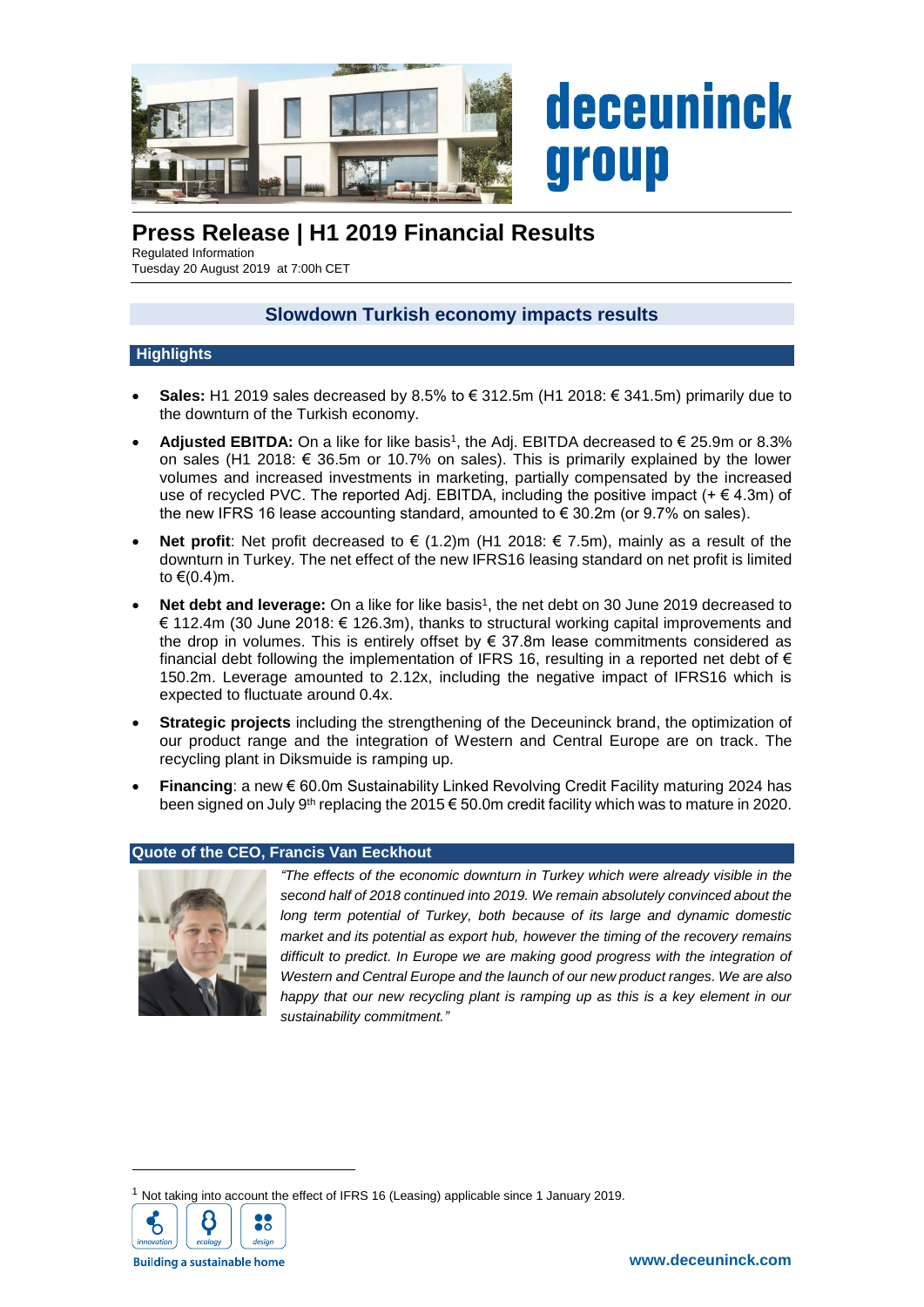# **Figure 1 : Summary of consolidated Income Statement(1)**

| (in $\epsilon$ million) | <b>JUNE</b><br>2018<br><b>Unaudited</b> | <b>JUNE</b><br>2019<br><b>Unaudited</b> | % yoy        |
|-------------------------|-----------------------------------------|-----------------------------------------|--------------|
| <b>Sales</b>            | 341,5                                   | 312,5                                   | (8,5%)       |
| Gross profit            | 102,3                                   | 92,8                                    | (9,2%)       |
| Gross-margin (%)        | 29.9%                                   | 29,7%                                   | $-0,2pp$     |
| <b>EBITDA</b>           | 36.4                                    | 29,4                                    | $(19, 3\%)$  |
| Adj. EBITDA             | 36,5                                    | 30,2                                    | (17,3%)      |
| Adj. EBITDA-margin (%)  | 10,7%                                   | 9,7%                                    | $-1, Opp$    |
| <b>EBIT</b>             | 21,4                                    | 9,3                                     | (56, 5%)     |
| Financial result        | (10,3)                                  | (11,1)                                  | 7,7%         |
| <b>EBT</b>              | 11,1                                    | (1,8)                                   | (116,0%)     |
| Income taxes            | (3,6)                                   | 0,6                                     | $(115, 3\%)$ |
| Net profit              | 7,5                                     | (1,2)                                   | $(116, 3\%)$ |

(1) The adoption of IFRS 16 from 01.01.2019 positively impacted H1 2019 Adj. EBITDA with € 4.3m which is compensated by a negative impact on depreciations (€3.6m) and financial result (€1.1m). The total impact of IFRS 16 on H1 2019 net profit is therefore negative  $\in$  (0.4)m.

# **Figure 2: Sales**

| <b>Sales</b><br>(in $\epsilon$ million & % yoy) | <b>Total</b> | <b>Europe</b> | <b>Turkey &amp;</b><br><b>Emerging</b><br><b>Markets</b> | <b>North</b><br><b>America</b> |
|-------------------------------------------------|--------------|---------------|----------------------------------------------------------|--------------------------------|
| H1 2018                                         | 341,5        | 170,6         | 107.9                                                    | 63,0                           |
| Volume                                          | (12,9%)      | $(1,2\%)$     | (32,3%)                                                  | (6,5%)                         |
| Exchange rate                                   | (4,3%)       | (0,1%         | (17,3%)                                                  | 6,6%                           |
| Other (price & mix)                             | 8,7%         | 1,5%          | 21,5%                                                    | 1,7%                           |
| <b>Total</b>                                    | (8,5%)       | 0.1%          | (28,1%)                                                  | 1,9%                           |
| H1 2019                                         | 312,5        | 170,8         | 77,6                                                     | 64,2                           |

# **Figure 3: Summary of consolidated Balance Sheet(2)**

| (in $\epsilon$ million) | <b>JUNE</b><br>2018<br><b>Unaudited</b> | <b>JUNE</b><br>2019<br><b>Unaudited</b> | % yoy    |
|-------------------------|-----------------------------------------|-----------------------------------------|----------|
| Total assets            | 591,0                                   | 605,6                                   | 2,5%     |
| Equity                  | 253,9                                   | 248,0                                   | (2,3%)   |
| Net debt                | 126,3                                   | 150,2                                   | 18,9%    |
| Capital expenditure     | 28,7                                    | 16,0                                    | (44,0%)  |
| Working capital         | 140,2                                   | 105,5                                   | (24, 8%) |

(2) The adoption of IFRS 16 added € 37.8m lease commitments to the Net debt as well as €37.3m to total assets as of 30.06.2019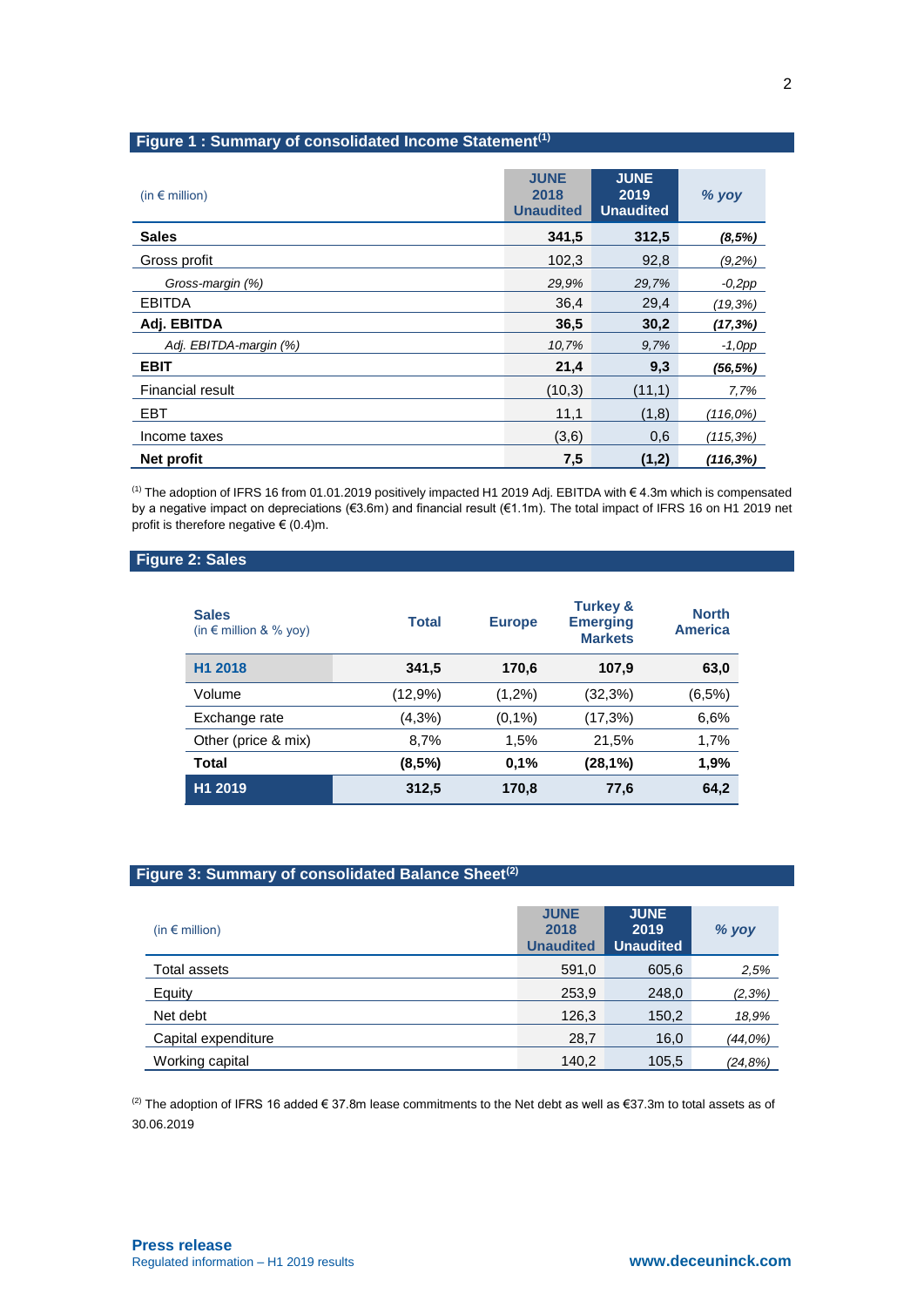#### **Management comments**

#### **Sales**

Consolidated H1 2019 sales decreased by 8.5% to  $\epsilon$  312.5m, compared to  $\epsilon$  341.5m in H1 2018.

Sales in **Europe** stabilized at € 170.8m (H1 2018: € 170.6m). Strong business development in Spain, the UK and Poland was offset by weaker demand in France, due to low consumer confidence and changes in renovation subsidies, and Belgium. Sales in Germany were broadly in line with H1 2018.

Sales in **Turkey & Emerging Markets** decreased 28.1% to € 77.6m (H1 2018: € 107.9m), primarily due to the economic downturn in Turkey. This has been partially compensated by strong further growth in Emerging Markets, albeit on a relatively small basis. Price increases necessary to compensate for the inflation and devaluation of the TRY have been implemented.

In **North America** sales increased 1.9% to € 64.2m (H1 2018: € 63.0m). Although demand seems to remain strong, volumes have been negatively impacted by harsh winter conditions and the loss of a customer , while new signed customers will only start to materially contribute as of the end of 2019.

#### **Income statement**

Adjusted EBITDA: On a like for like basis<sup>2</sup>, the Adj. EBITDA decreased to € 25.9m or 8.3% on sales (H1 2018: € 36.5m or 10.7% on sales). This is primarily explained by the lower volumes and to a lesser extent by the one-off negative EBITDA impact resulting from the reduction of inventory levels and higher marketing expenses. These effects are to some extent compensated by better margins, partially thanks to the increased use of recycled PVC. The reported Adj. EBITDA, including the positive impact  $(+)(4.3m)$  of the new IFRS 16 lease accounting standard, amounted to € 30.2m (or 9.7% on sales). The evolution of raw material prices differs between regions however remained on average stable.

**Depreciations and impairments** increased to € (20.1)m (H1 2018: € (15.0)m) as a result of the implementation of IFRS 16  $(\epsilon \leq 3.6m)$  and the high level of capital expenditures in previous years.

**Operating Result (EBIT)** as a consequence of the above decreased to  $€ 9.3m$  (H1 2018:  $€$ 21.4m).

The **Financial result** decreased from  $\epsilon$  (10.3)m to  $\epsilon$  (11.1)m which is mainly explained by the implementation of IFRS 16 ( $\epsilon$  1.1m). The negative effect of higher interest rates and more commercial finance in Turkey is entirely offset by lower net financial debt.

**Income tax expenses** were € 0.6m positive due to the recognition of deferred tax assets.

As a consequence of the above, **Net Profit** decreased from € 7.5m in H1 2018 to € (1.2)m in H1 2019 representing a loss per share of € 0.01 (H1 2018: gain of € 0.05). The net effect of IFRS16 on net profit is limited ( $\in$  (0.4)m).

-

<sup>2</sup> Not taking into account the effect of IFRS 16 (Leasing) applicable since 1 January 2019.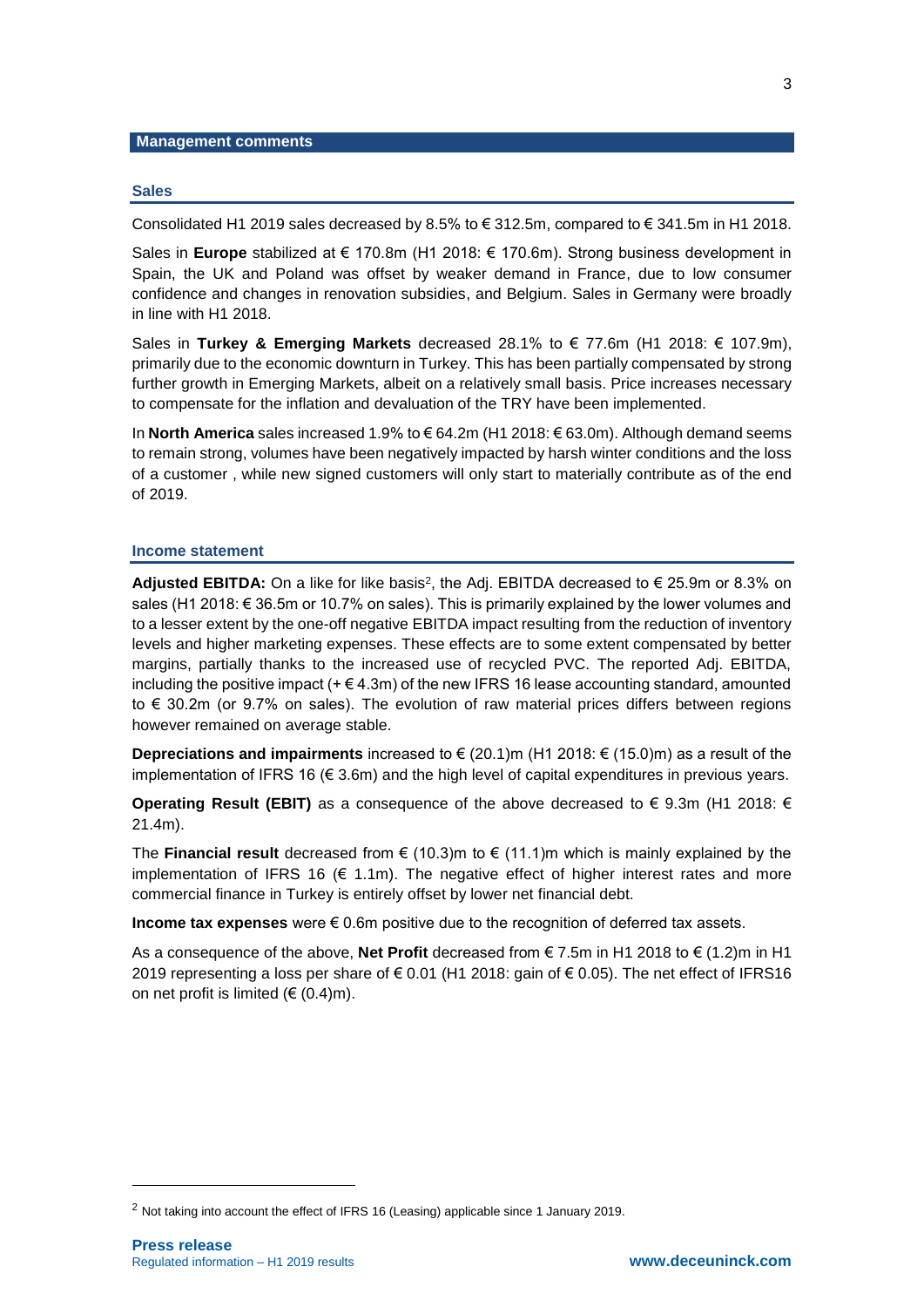**Total assets** on 30 June 2019 increased to € 605.6m and include € 37.3m leased assets because of the adoption of the IFRS 16 leasing standard.

**Working capital** on 30 June 2019 decreased to 16.4% of LTM sales compared to 20.3% on 30 June 2018. Compared to June 30, 2018, trade receivables shrunk by € 35.4m, explained by the lower volumes in Turkey and by continued efforts to reduce DSO's. Inventories decreased by € 11.0m, due to the lower volumes in Turkey as well as to inventory optimization efforts in all regions. Trade payables decreased by  $\epsilon$  11.7m primarily as a consequence of the lower inventory levels.

**Capital expenditures** in H1 2019 amounted to € 16.0m (H1 2018: € 28.7m) and include besides maintenance capex mainly investments in tools for new products and for increased use of recycled material.

**Net debt and leverage:** On a like for like basis<sup>1</sup>, the net debt on 30 June 2019 decreased to € 112.4m (30 June 2018: € 126.3m), thanks to structural working capital improvements and the drop in volumes. This is entirely offset by € 37.8m lease commitments considered as financial debt following the implementation of IFRS 16, resulting in a reported net debt of  $\epsilon$  150.2m. Leverage amounted to 2.12x, including the negative impact of IFRS16 which is expected to fluctuate around 0.4x.

#### **Strategic projects**

The **strengthening of the Deceuninck brand** in Europe is gaining momentum, supported by the numerous wins in the first half of the season by the cycling team Deceuninck – Quick Step. Although it is too early to make a full evaluation of the cycling sponsorship, it is clear that it has been very well received by our partners.

The roll out of the **One Europe** and **One Brand** strategy is on schedule. The regions Western Europe and Central Europe have been merged under one management team. Preparations for the integration of product ranges and platforms are going on, both from an operational and a commercial perspective. As a consequence, it has been decided to investigate a further optimization of our production capacity in Europe.

Through a joint venture with So Easy Holding BVBA, we **broadened our product range** with innovative aluminium profiles. Business development started well.

The new **recycling** plant in Diksmuide (BE) is ramping up.

The **rollout of SAP** in Western Europe has been finalized. The implementation in other regions is on track.

### **Outlook**

Some of our end markets remain challenging as a result of increased geopolitical uncertainty. This however does not change the more long term attractiveness of our industry and we will continue to focus on the realisation of our operating plan.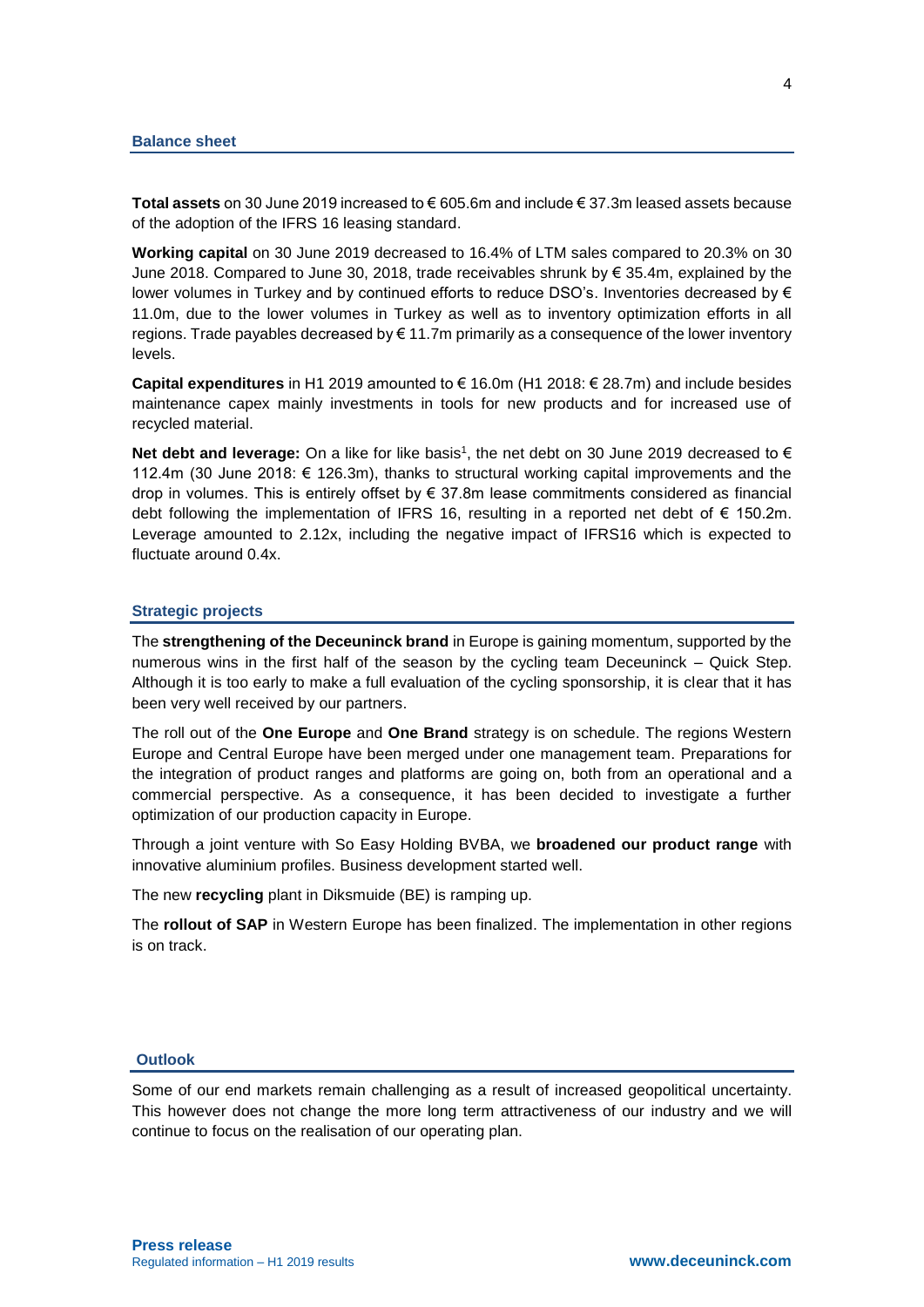# **Statement of the auditor**

The statutory auditor, Ernst & Young Bedrijfsrevisoren BCVBA represented by Marnix Van Dooren, has confirmed that the audit procedures on the consolidated financial statements, which have been substantially completed, have not revealed any material adjustments which would have to be made to the accounting data included in the present press release.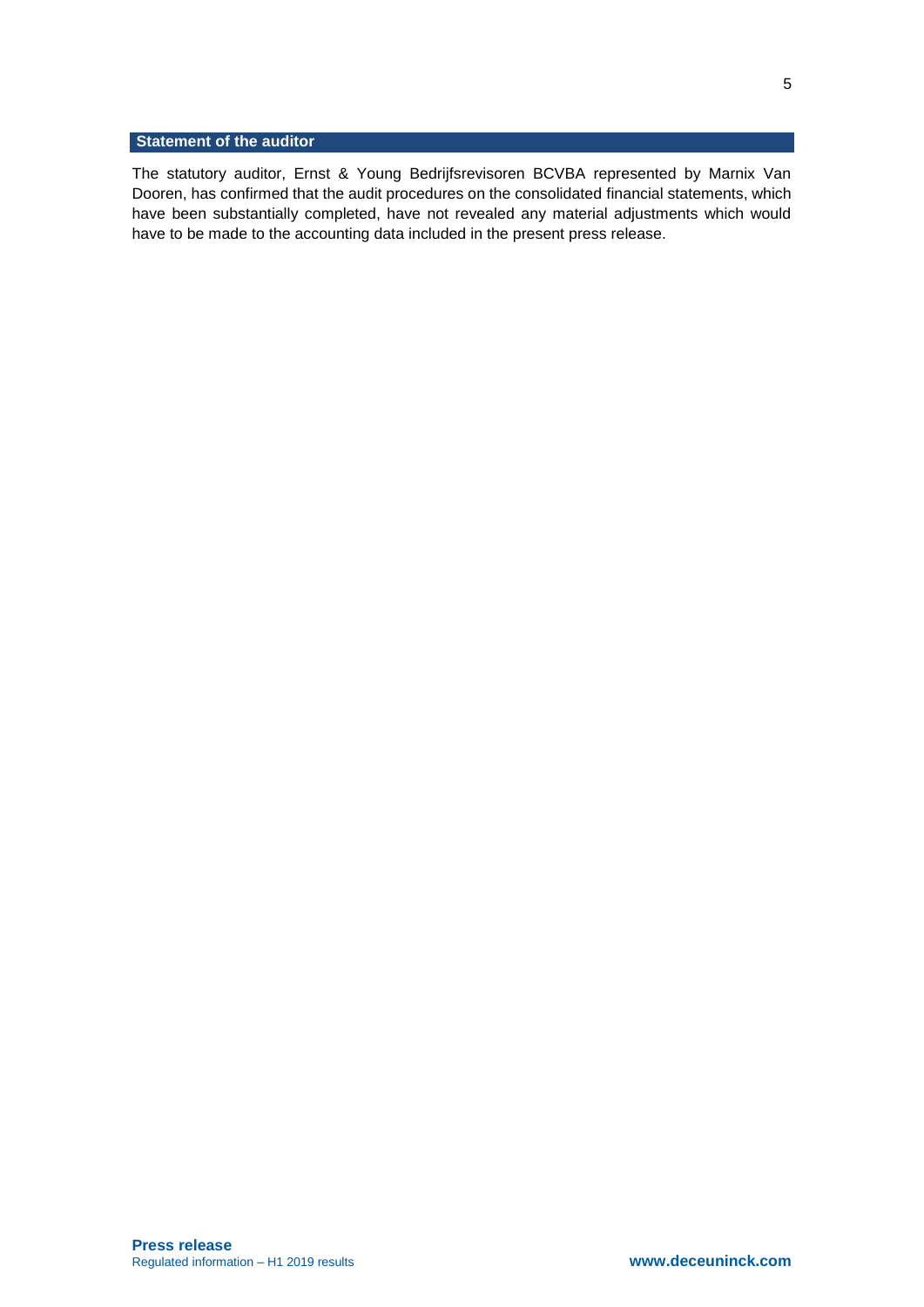### **Annex 1: Consolidated Income Statement**

| (in $\epsilon$ million)                    | H <sub>1</sub> 2018 | H <sub>1</sub> 2019 |
|--------------------------------------------|---------------------|---------------------|
| <b>Sales</b>                               | 341,5               | 312,5               |
| Cost of goods sold                         | (239,2)             | (219,7)             |
| Gross profit                               | 102,3               | 92,8                |
| Marketing, sales and distribution expenses | (54,7)              | (56,3)              |
| Research and development expenses          | (4,3)               | (3,9)               |
| Administrative and general expenses        | (22,3)              | (23, 4)             |
| Other net operating result                 | 0,5                 | 0,0                 |
| <b>Operating profit (EBIT)</b>             | 21,4                | 9,3                 |
| <b>Financial result</b>                    | (10,3)              | (11,1)              |
| <b>Profit before taxes (EBT)</b>           | 11,1                | (1,8)               |
| Income taxes                               | (3,6)               | 0,6                 |
| Net profit                                 | 7,5                 | (1,2)               |
| Adj. EBITDA                                | 36,5                | 30,2                |

| The net profit is attributable to:<br>(in $\epsilon$ million) | H <sub>1</sub> 2018 | H <sub>1</sub> 2019 |
|---------------------------------------------------------------|---------------------|---------------------|
| Shareholders of the parent company                            | 7.1                 | (1,3)               |
| Non-controlling interests                                     | 0.4                 | 0,1                 |

| Earnings per share distributable to the shareholders of the<br>parent company (in $\epsilon$ ): | H <sub>1</sub> 2018 | H <sub>1</sub> 2019 |
|-------------------------------------------------------------------------------------------------|---------------------|---------------------|
| Normal earnings per share                                                                       | 0.05                | (0,01)              |
| Diluted earnings per share                                                                      | 0.05                | (0,01)              |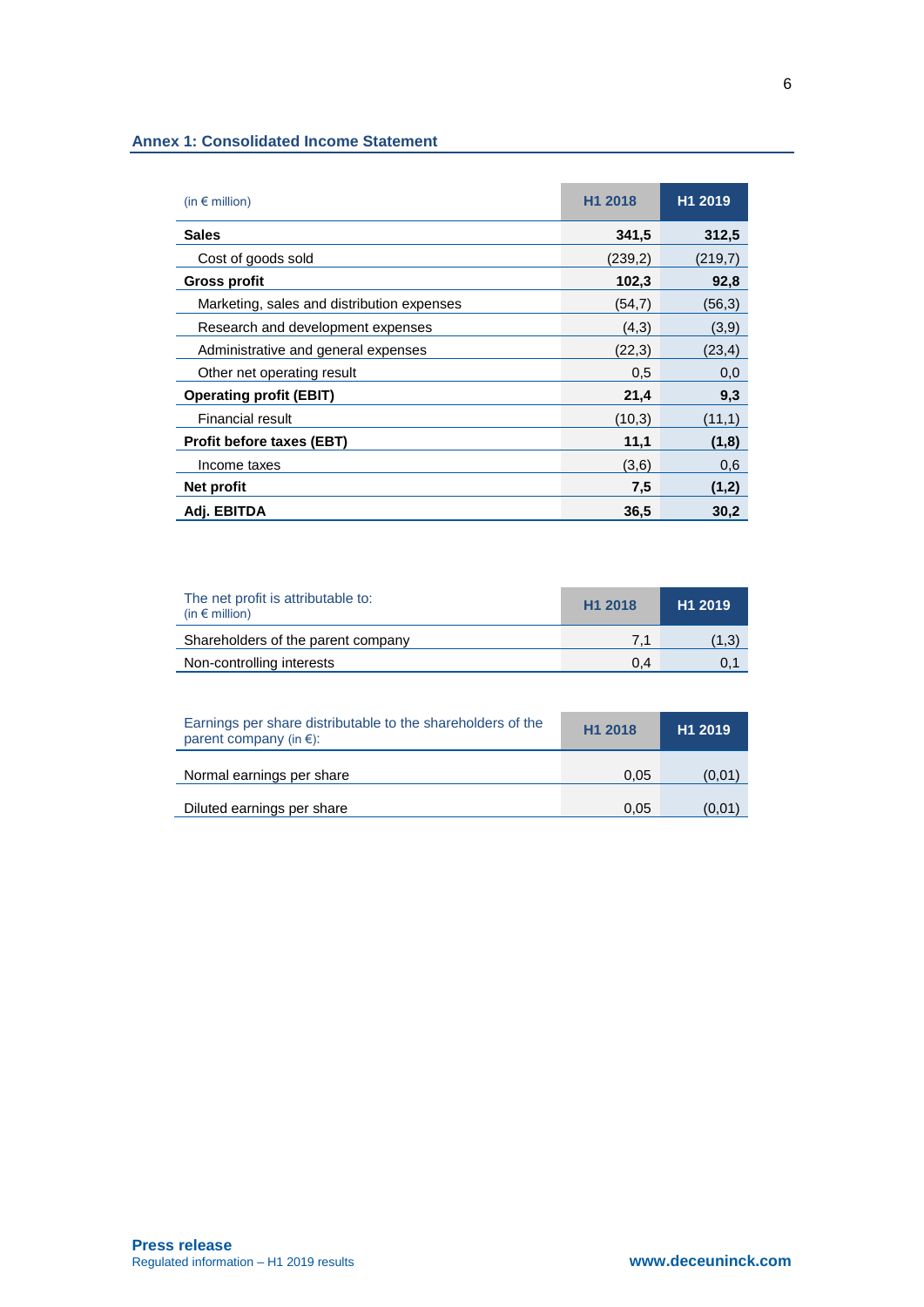|  | <b>Annex 2: Consolidated statement of financial position</b> |  |  |  |  |
|--|--------------------------------------------------------------|--|--|--|--|
|--|--------------------------------------------------------------|--|--|--|--|

| (in $\epsilon$ million)                            | <b>31 December</b><br><b>Audited</b> | 30 June<br><b>Unaudited</b> |
|----------------------------------------------------|--------------------------------------|-----------------------------|
| <b>Assets</b>                                      |                                      |                             |
| Intangible fixed assets                            | 5,5                                  | 4,7                         |
| Goodwill                                           | 10,6                                 | 10,6                        |
| Tangible fixed assets                              | 268,8                                | 303,5                       |
| <b>Financial fixed assets</b>                      | 0,1                                  | 0,1                         |
| Investment in a joint venture                      | 9,4                                  | 9,5                         |
| Deferred tax assets                                | 8,6                                  | 8,7                         |
| Long-term receivables                              | 1,0                                  | 1,0                         |
| <b>Non-current assets</b>                          | 304,1                                | 338,2                       |
| Inventories                                        | 117,4                                | 125,2                       |
| Trade receivables                                  | 88,7                                 | 82,1                        |
| Other receivables                                  | 10,9                                 | 11,3                        |
| Cash and cash equivalents                          | 65,8                                 | 45,6                        |
| Fixed assets held for sale                         | 3,0                                  | 3,1                         |
| <b>Current assets</b>                              | 285,9                                | 267,4                       |
| <b>Total assets</b>                                | 590,0                                | 605,6                       |
| <b>Equity and liabilities</b>                      |                                      |                             |
| Issued capital                                     | 53,9                                 | 53,9                        |
| Share premiums                                     | 88,2                                 | 88,3                        |
| Consolidated reserves                              | 218,6                                | 213,6                       |
| Actuarial gains / losses                           | (4,3)                                | (4,8)                       |
| Treasury shares                                    | (0,1)                                | (0,1)                       |
| Treasury shares held in subsidiaries               | (0,7)                                | (0,3)                       |
| Currency translation adjustments                   | (102, 6)                             | (104, 9)                    |
| <b>Equity excluding non-controlling interest</b>   | 253,0                                | 245,8                       |
| Non-controlling interest                           | 2,6                                  | 2,2                         |
| <b>Equity including non-controlling interest</b>   | 255,6                                | 248,0                       |
| Interest-bearing loans including lease liabilities | 124,2                                | 143,5                       |
| Other long term liabilities                        | 7,7                                  | 5,2                         |
| Long-term provisions                               | 24,5                                 | 24,9                        |
| Deferred tax liabilities                           | 3,2                                  | 2,4                         |
| <b>Non-current liabilities</b>                     | 159,5                                | 176,0                       |
| Interest-bearing loans including lease liabilities | 35,3                                 | 52,3                        |
| Trade payables                                     | 113,9                                | 101,9                       |
| <b>Tax liabilities</b>                             | 5,2                                  | 4,9                         |
| Employee related liabilities                       | 11,7                                 | 13,9                        |
| Short-term provisions                              | 1,2                                  | 1,2                         |
| Other liabilities                                  | 7,6                                  | 7,4                         |
| <b>Current liabilities</b>                         | 174,9                                | 181,6                       |
| <b>Total equity and liabilities</b>                | 590,0                                | 605,6                       |
| <b>Total net debt</b>                              | 93,7                                 | 150,2                       |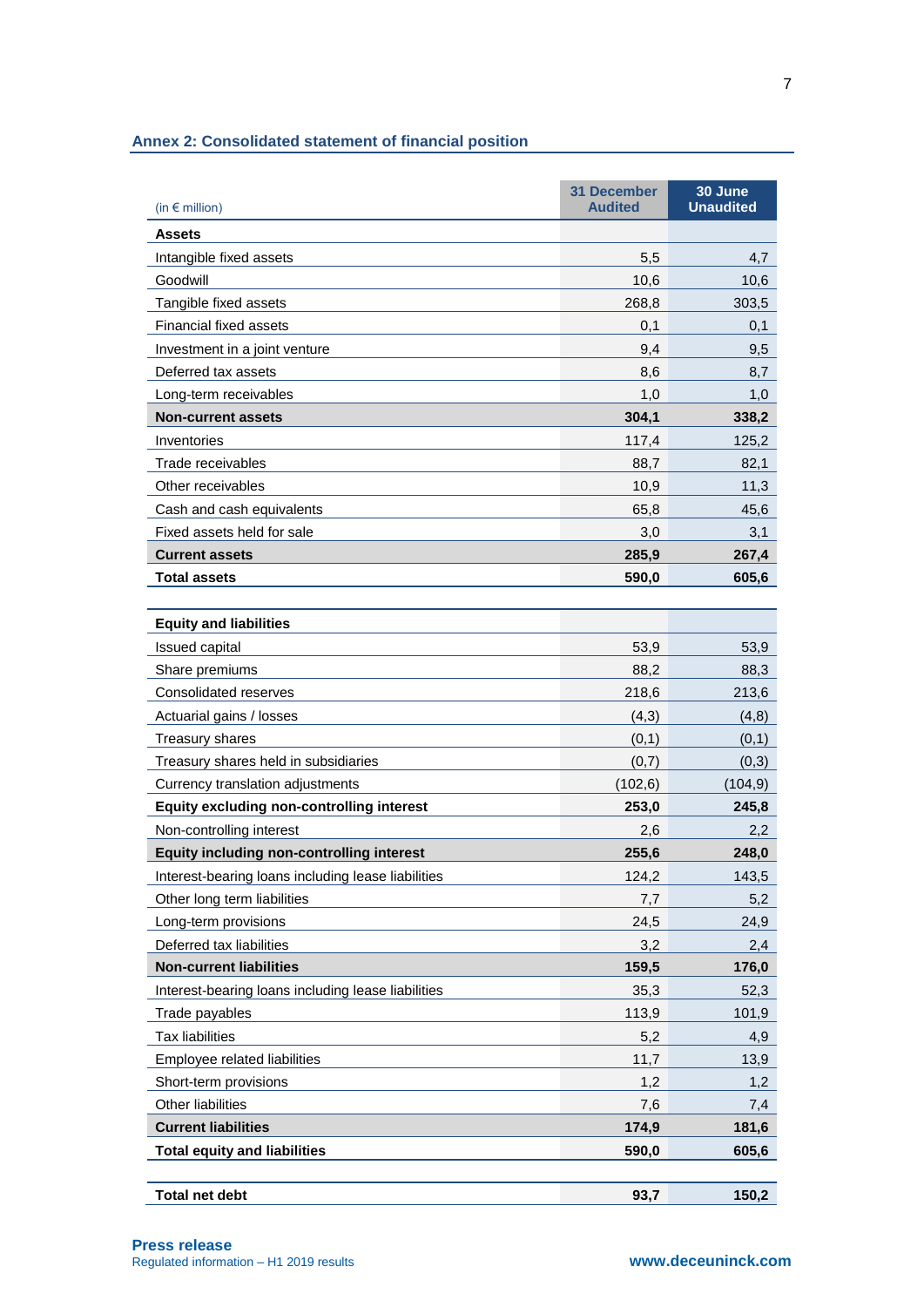| <b>Annex 3: Consolidated statement of Cash Flows</b> |  |  |
|------------------------------------------------------|--|--|
|------------------------------------------------------|--|--|

| For the 6 month period ended per 30 June<br>(in € million)     | 2018<br><b>Unaudited</b> | 2019<br><b>Unaudited</b> |
|----------------------------------------------------------------|--------------------------|--------------------------|
|                                                                |                          |                          |
| Profit $(+)$ / loss $(-)$                                      | 7,5                      | (1,2)                    |
| Depreciations & Impairment                                     | 15,0                     | 20,1                     |
| Net financial charges                                          | 10,3                     | 11,1                     |
| Income taxes                                                   | 3,6                      | (0,6)                    |
| Inventory write-off $(+ = \cos t / - = \text{inc})$            | 0,4                      | 0,4                      |
| Trade AR write-off $(+) = \cos t / - = \text{inc}$             | (0,5)                    | 0,1                      |
| Long term provisions $(+ = \text{cost}/ - = \text{inc})$       | (0,3)                    | 0,4                      |
| Gain / Loss on disposal of (in)tang. $FA$ (+ = cost / - = inc) | (0,1)                    | (0,1)                    |
| Fair value adjustments equity accounted investees              | 0,0                      | (0,1)                    |
| <b>GROSS OPERATING CASH FLOW</b>                               | 35,9                     | 30,0                     |
| Decr / (incr) in inventories                                   | (26, 4)                  | (8,2)                    |
| Decr / (incr) in trade AR                                      | (18,7)                   | 5,1                      |
| Incr / (decr) in trade AP                                      | 29,3                     | (6,2)                    |
| Decr / (incr) in other operating assets/liabilities            | 2,8                      | 5,7                      |
| Income taxes paid $(-)$ / received $(+)$                       | (0,8)                    | (2,6)                    |
| Interest received (+)                                          | 0,6                      | 3,2                      |
| <b>CASH FLOW FROM OPERATING ACTIVITIES</b>                     | 22,6                     | 27,1                     |
| Purchases of (in)tangible FA (-)                               | (28,7)                   | (16, 0)                  |
| Acquisitions of investment in joint venture                    | (0,0)                    | 0,0                      |
| Proceeds from sale of (in)tangible FA (+)                      | 0,4                      | 0,3                      |
| <b>CASH FLOW FROM INVESTMENT ACTIVITIES</b>                    | (28, 3)                  | (15, 8)                  |
| Capital incr $(+)$ / decr $(-)$                                | 0,1                      | 0,5                      |
| Dividends paid $(-)$ / received $(+)$                          | (4,1)                    | (4,1)                    |
| Interest paid (-)                                              | (3,1)                    | (5,1)                    |
| Net financial result, excl interest                            | 0,1                      | (17, 6)                  |
| New $(+)$ / repayments $(-)$ of long-term debts                | 6,6                      | (10, 0)                  |
| New (+) / repayments (-) of short-term debts                   | 7,4                      | 8,8                      |
| CASH FLOW FROM FINANCING ACTIVITIES                            | 6,9                      | (27, 4)                  |
| Net increase / (decrease) in cash and cash equivalents         | 1,2                      | (16,1)                   |
| Cash and cash equivalents as per beginning of period           | 42,0                     | 65,8                     |
| Net increase / (decrease) in cash and cash equivalents         | 1,2                      | (16, 1)                  |
| Impact of exchange rate fluctuations                           | (1,1)                    | (4,1)                    |
| Cash and cash equivalents as per end of period                 | 42,0                     | 45,6                     |